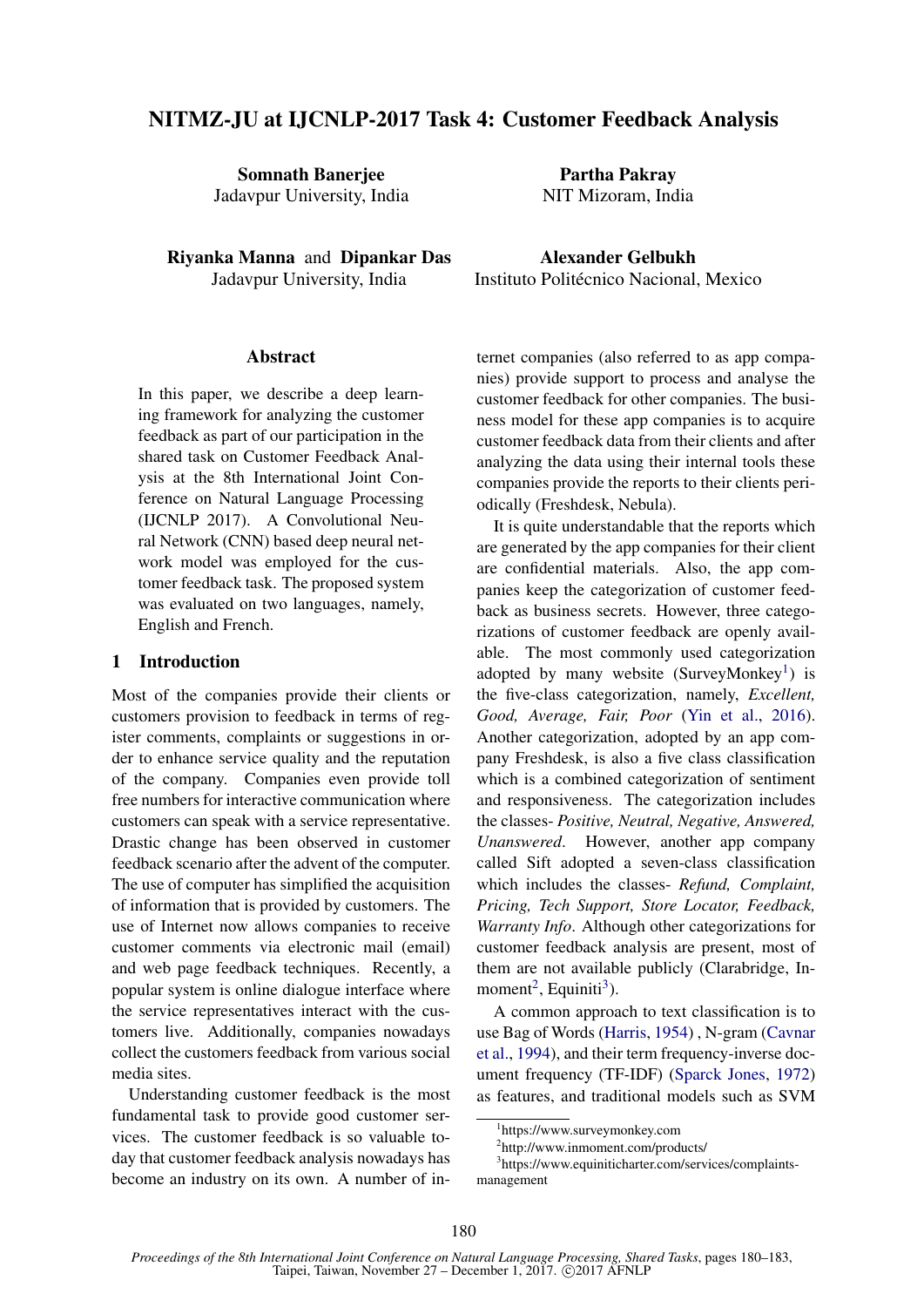(Joachims, 1998), Naive Bayes (McCallum et al., 1998) as classifiers. However, recently, many researchers (Collobert et al., 2011; Conneau et al., 2016; Kim, 2014; Zhang et al., 2015), using deep learning model, particularly the Convolutional Neural Networks. Our model is highly motivated by the CNN architecture described in (Collobert et al., 2011).

## 2 Task Description

In general perspective, this task is a classification problem. In a global multilingual environment, the two main challenges for international companies (such as Microsoft) to automatically detect the meanings of customer feedback are: i) no widely acknowledged classes for understanding the meanings for customer feedback, ii) the classification may not be applicable in multiple languages. The participants were provided real world samples of customer feedback from Microsoft Office customers in four languages (namely English, French, Spanish and Japanese) and a five-plusone-classes categorization (namely *comment, request, bug, complaint, meaningless and undetermined*) for customer feedback meaning classification. A participant has to develop a system that can predict the class(es) for customer feedback sentences across four defined languages.

### 3 Dataset and Resources

The organizer of the customer feedback analysis provided the participants customer feedback sentences which were collected from Microsoft Office customers as part of the joint ADAPT-Microsoft research project. The sentences were annotated with six classes: comment, request, bug, complaint, meaningless, and undetermined. The dataset was provided in four languages, namely English, French, Spanish and Japanese. Each sentence has at least one tag assigned to it and may be annotated with multiple tags. We did not use any external resources as additional data, i.e., we used only the dataset which was provided for this task.

## 4 Proposed Architecture

The proposed model is inspired by the CNN architecture described in (Collobert et al., 2011). The proposed model for the customer feedback categorization is shown in Figure 1.

Pre-processing: We pre-processed the dataset provided for building the system. Initially, we removed the index from the data samples. In the provided dataset, a number of data samples were tagged with multiple classes. If a data sample was tagged with multiple tags, the data sample was modified. The following example shows the processing of a data sample tagged with two tags for training as a single tagged.

Original:

*Renovations underway...dated.* ⇒ comment, complaint After pre-processing:

*Renovations underway...is dated.* ⇒ comment *Renovations underway...is dated.* ⇒ complaint

Embedding layer: Instead of using any pretrained word embedding scheme, we have built a vocabulary table which is learnt from training data. The embedding layer works as a lookup table which maps vocabulary word indices into lowdimensional vector representations. The proposed architecture works for all the languages except Japanese because the Japanese sentences were not segmented.

Convolutional layer: This layer is the heart of the architecture. This layer made up of three 1D-Convolution layers. Each 1D-Convolution layer has kernel size equal to 3 and feature map equal to 128. During convolution operation filters are applied to extract the features. Then, max-pooling operation is applied to the feature map s to obtain the maximum value  $s' = \max\{s\}$  for a particular filter. The objective of the max pooling is to capture the most important feature with the highest value for each feature map. Thus, one feature is extracted from one filter. However, the proposed architecture uses multiple filters with varying window sizes to obtain multiple features. We used the ReLU (Nair and Hinton, 2010) as our nonlinear activation function. .

Fully Connected layer: The max-pooling operation selects the best features from each convolutional kernel. Thus, all the resulting features which are selected from the max-pooling are combining in the fully-connected layer. The output of fully connected layer is passed to the output layer.

Output layer: The final layer (i.e., the output layer) made of 6 neurons as the customer feedback has 6 target classes. The output layer uses softmax as the nonlinear activation function.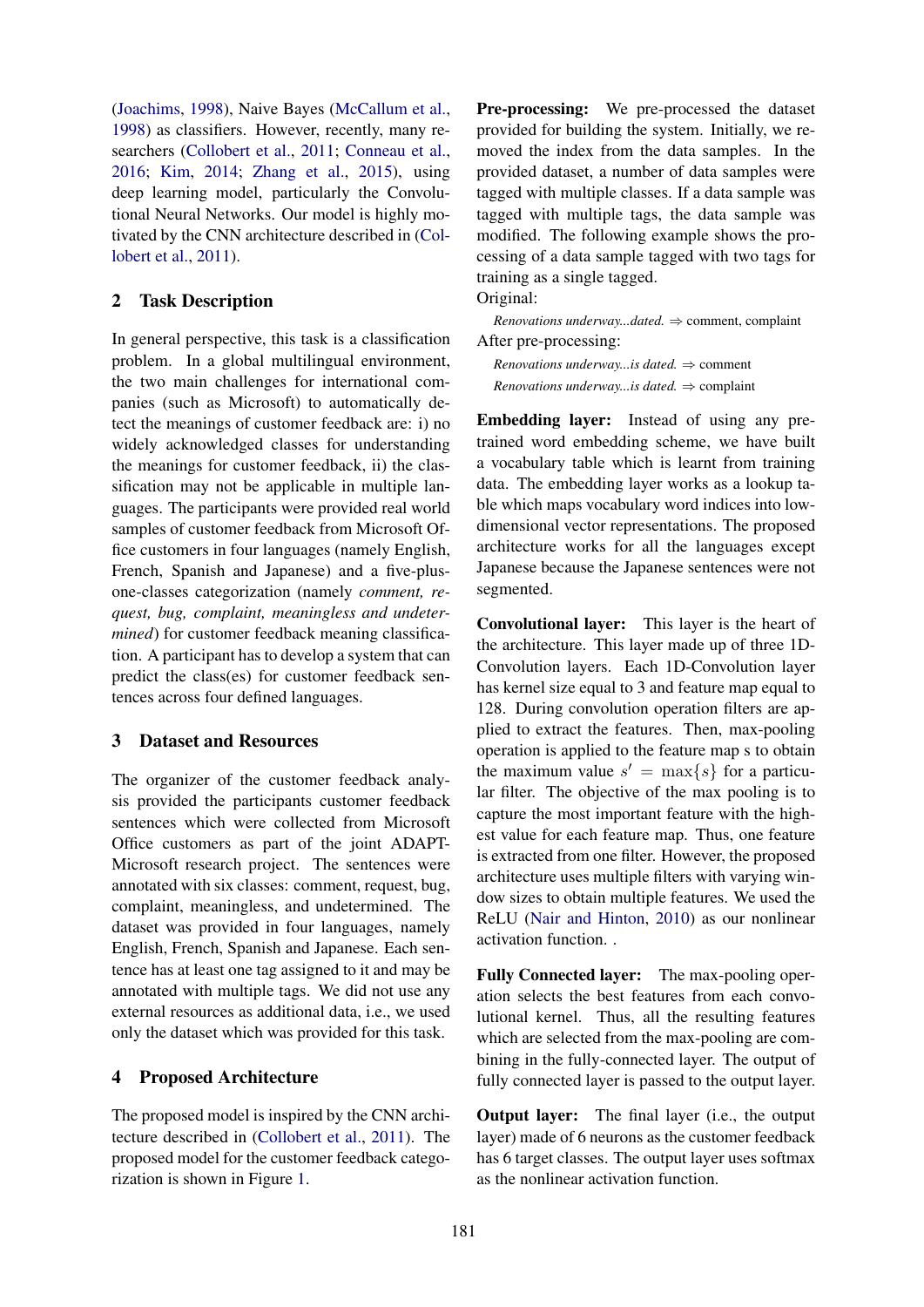

Figure 1: Model architecture

## 5 Results and Discussion

We have submitted the runs for English and French customer feedback. For English feedback, three runs were submitted. However, four runs were submitted for the customer feedback in French. In this shared task, for overall performance accuracy, macro-averaging and microaveraging was used. The class specific performance was measured using precision, recall and F1-measure. For English, the best run achieved 0.388 in terms of accuracy. The evaluation is shown in Table 5. It is observed from Table 5 that the proposed model identified the 'comment' class more effectively than other classes. For English, the model did not identified the 'bug' and 'request' classes.

| <b>Overall performance</b>        |                  |               |           |  |
|-----------------------------------|------------------|---------------|-----------|--|
| Accuracy                          | 0.388            |               |           |  |
| Macro-Avg                         | 0.245895         | 0.204983      | 0.223583  |  |
| Micro-Avg                         | 0.427746         | 0.427746      | 0.427746  |  |
| <b>Class specific performance</b> |                  |               |           |  |
| <b>Tag</b>                        | <b>Precision</b> | <b>Recall</b> | F1-score  |  |
| comment                           | 0.5549           | 0.6211        | 0.5861    |  |
| complaint                         | 0.2901           | 0.2621        | 0.2754    |  |
| bug                               | 0.0000           | 0.0000        | <b>NA</b> |  |
| meaningless                       | 0.1304           | 0.0968        | 0.1111    |  |
| request                           | 0.0000           | 0.0000        | <b>NA</b> |  |
| undetermined                      | 0.5000           | 0.2500        | 0.3333    |  |

Table 1: English Customer Feedback Evaluation

For French, we submitted 4 runs and the best run achieved 0.6675 in terms of accuracy. The macro-average and micro-average values were also satisfactory. The evaluation is shown in Table 2. It is observed from Table 2 that the proposed model performed the best for the 'complaint' class (F1-score: 0.8526). However, the model performed well on 'comment' (F1-score: 0.5455) and 'bug' (F1-score: 0.4717) classes. The model did not identified the 'meaningless', 'request' and 'undetermined' classes.

| <b>Overall performance</b>        |                  |           |                 |  |
|-----------------------------------|------------------|-----------|-----------------|--|
| Accuracy                          | 0.6675           |           |                 |  |
| Macro-Avg                         | 0.303275         | 0.330574  | 0.316337        |  |
| Micro-Avg                         | 0.709443         | 0.697619  | 0.703481        |  |
| <b>Class specific performance</b> |                  |           |                 |  |
| <b>Tag</b>                        | <b>Precision</b> | Recall    | <b>F1-score</b> |  |
| comment                           | 0.5745           | 0.5192    | 0.5455          |  |
| complaint                         | 0.8664           | 0.8392    | 0.8526          |  |
| bug                               | 0.3788           | 0.6250    | 0.4717          |  |
| meaningless                       | <b>NA</b>        | <b>NA</b> | <b>NA</b>       |  |
| request                           | 0.0000           | 0.0000    | <b>NA</b>       |  |
| undetermined                      | 0.0000           | 0.0000    | <b>NA</b>       |  |

Table 2: French Customer Feedback Evaluation

During data pre-processing, we made the multiple tag data samples into single tagged. Therefore, for the same feedback text the system trained with two different tags. This created the ambiguity for the system. We believed that this ambiguity is the main reason for the decrease in performance of the proposed system.

### 6 Conclusions

We present this paper as part of our participation in the Customer Feedback Analysis shared task at IJCNLP. We proposed a CNN based deep learning framework for English and French. However, the proposed model performed well on French data than English data. Our embedding scheme did not work on Japanese as the sentences were not segmented. In future, we will employ Recurrent Neural Network to tackle the customer feedback analysis.